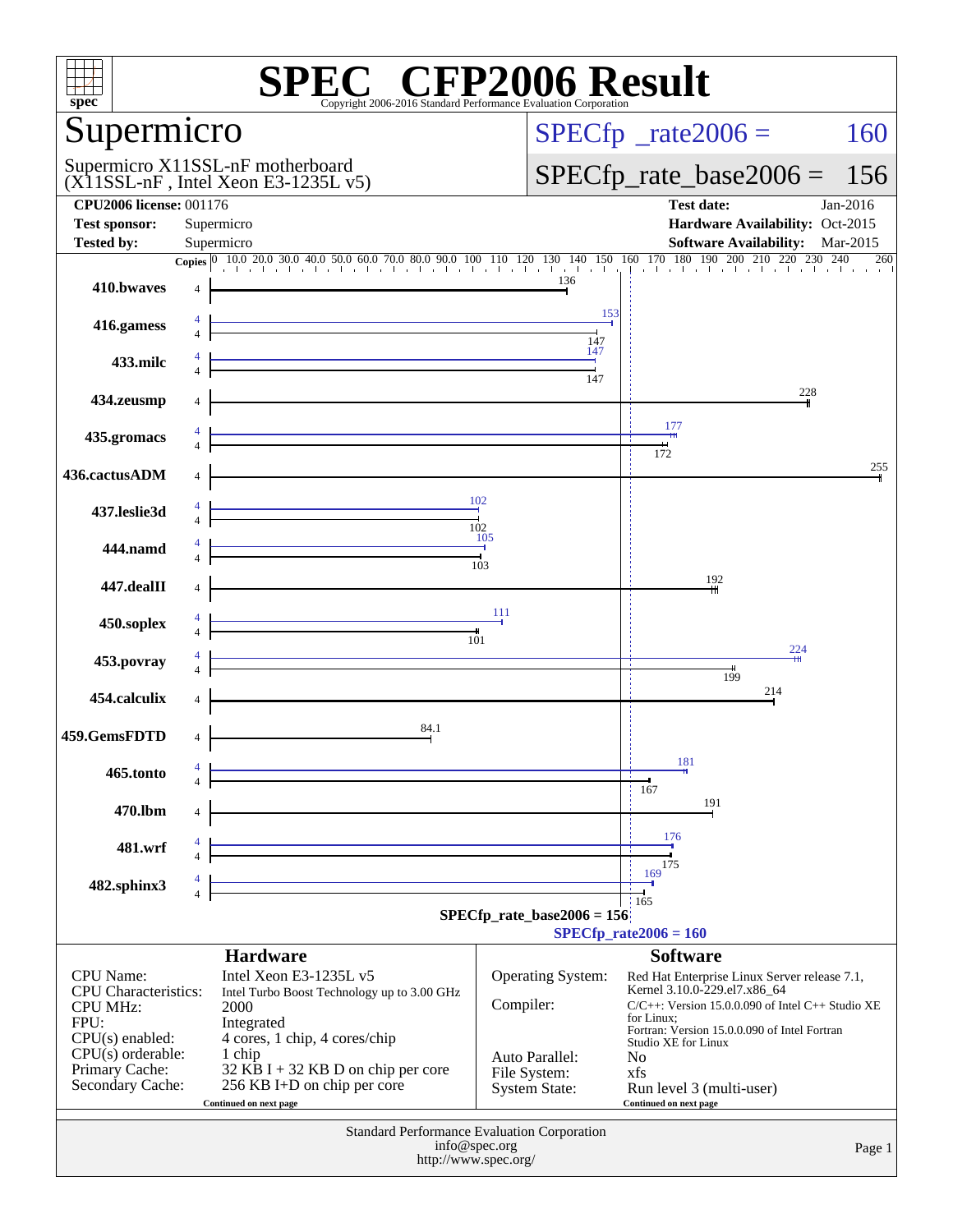

### Supermicro

#### $(X11SSL-nF)$ , Intel Xeon E3-1235L v5) Supermicro X11SSL-nF motherboard

#### $SPECTp_rate2006 = 160$

#### [SPECfp\\_rate\\_base2006 =](http://www.spec.org/auto/cpu2006/Docs/result-fields.html#SPECfpratebase2006) 156

| <b>CPU2006 license: 001176</b> |                                    | <b>Test date:</b><br>$Jan-2016$ |                                           |  |
|--------------------------------|------------------------------------|---------------------------------|-------------------------------------------|--|
| <b>Test sponsor:</b>           | Supermicro                         |                                 | Hardware Availability: Oct-2015           |  |
| <b>Tested by:</b>              | Supermicro                         |                                 | <b>Software Availability:</b><br>Mar-2015 |  |
| L3 Cache:                      | 8 MB I+D on chip per chip          | <b>Base Pointers:</b>           | $32/64$ -bit                              |  |
| Other Cache:                   | None                               | Peak Pointers:                  | $32/64$ -bit                              |  |
| Memory:                        | 64 GB (4 x 16 GB 2Rx8 PC4-2133P-E) | Other Software:                 | None                                      |  |
| Disk Subsystem:                | 1 x 1000 GB SATA III, 7200 RPM     |                                 |                                           |  |
| Other Hardware:                | None                               |                                 |                                           |  |

**[Results Table](http://www.spec.org/auto/cpu2006/Docs/result-fields.html#ResultsTable)**

| Results Table                                                                                            |               |                |       |                |            |                |              |                |                |              |                |              |                |              |
|----------------------------------------------------------------------------------------------------------|---------------|----------------|-------|----------------|------------|----------------|--------------|----------------|----------------|--------------|----------------|--------------|----------------|--------------|
|                                                                                                          | <b>Base</b>   |                |       |                |            | <b>Peak</b>    |              |                |                |              |                |              |                |              |
| <b>Benchmark</b>                                                                                         | <b>Copies</b> | <b>Seconds</b> | Ratio | <b>Seconds</b> | Ratio      | <b>Seconds</b> | <b>Ratio</b> | <b>Copies</b>  | <b>Seconds</b> | <b>Ratio</b> | <b>Seconds</b> | <b>Ratio</b> | <b>Seconds</b> | <b>Ratio</b> |
| 410.bwaves                                                                                               |               | 400            | 136   | 401            | 136        | 400            | 136          |                | 400            | 136          | 401            | 136          | 400            | 136          |
| 416.gamess                                                                                               |               | 533            | 147   | 533            | 147        | 532            | 147          | 4              | 512            | 153          | 512            | 153          | 512            | <u>153</u>   |
| $433$ .milc                                                                                              | Δ             | 251            | 147   | 250            | 147        | 251            | 147          |                | 250            | 147          | 250            | 147          | 250            | 147          |
| 434.zeusmp                                                                                               |               | 160            | 228   | 160            | 227        | 159            | 228          | Δ              | 160            | 228          | 160            | 227          | 159            | 228          |
| 435.gromacs                                                                                              | 4             | 166            | 172   | 164            | 174        | 166            | 172          | 4              | 161            | 177          | 162            | 177          | 163            | 175          |
| 436.cactusADM                                                                                            | 4             | 188            | 255   | 188            | 255        | 187            | 255          | $\overline{4}$ | 188            | 255          | 188            | 255          | 187            | 255          |
| 437.leslie3d                                                                                             | 4             | 369            | 102   | 369            | 102        | 368            | 102          | 4              | 369            | 102          | 368            | 102          | 368            | 102          |
| 444.namd                                                                                                 |               | 312            | 103   | 312            | 103        | 312            | 103          |                | 307            | 104          | 307            | 105          | 306            | 105          |
| 447.dealII                                                                                               |               | 240            | 191   | 238            | <u>192</u> | 237            | 193          | Δ              | 240            | 191          | 238            | 192          | 237            | 193          |
| 450.soplex                                                                                               | Δ             | 327            | 102   | 329            | 101        | 329            | 101          | Δ              | 300            | 111          | 301            | 111          | 301            | 111          |
| 453.povray                                                                                               | 4             | 107            | 199   | 107            | 199        | 106            | 200          | $\overline{4}$ | 95.6           | 223          | 94.7           | 225          | 95.0           | 224          |
| 454.calculix                                                                                             | Δ             | 154            | 215   | 154            | 214        | 154            | 214          | 4              | 154            | 215          | <u>154</u>     | 214          | 154            | 214          |
| 459.GemsFDTD                                                                                             |               | 505            | 84.1  | 505            | 84.0       | 505            | 84.1         |                | 505            | 84.1         | 505            | 84.0         | 505            | 84.1         |
| 465.tonto                                                                                                |               | 235            | 168   | 235            | 167        | 236            | 167          |                | 217            | 181          | 217            | 182          | 218            | 180          |
| 470.1bm                                                                                                  | Δ             | 287            | 191   | 287            | 191        | 287            | 191          | Δ              | 287            | 191          | 287            | 191          | 287            | 191          |
| 481.wrf                                                                                                  | 4             | 254            | 176   | 255            | 175        | 255            | 175          | 4              | 254            | 176          | 254            | 176          | 254            | 176          |
| 482.sphinx3                                                                                              | 4             | 472            | 165   | 472            | 165        | 472            | 165          |                | 462            | 169          | 463            | 168          | 462            | <u>169</u>   |
| Results appear in the order in which they were run. Bold underlined text indicates a median measurement. |               |                |       |                |            |                |              |                |                |              |                |              |                |              |

**[Submit Notes](http://www.spec.org/auto/cpu2006/Docs/result-fields.html#SubmitNotes)**

 The taskset mechanism was used to bind copies to processors. The config file option 'submit' was used to generate taskset commands to bind each copy to a specific processor. For details, please see the config file.

#### **[Operating System Notes](http://www.spec.org/auto/cpu2006/Docs/result-fields.html#OperatingSystemNotes)**

Stack size set to unlimited using "ulimit -s unlimited"

#### **[Platform Notes](http://www.spec.org/auto/cpu2006/Docs/result-fields.html#PlatformNotes)**

As tested, the system used a Supermicro CSE-113MFAC2-R606CB chassis. The chassis is configured with 2 PWS-606P-1R redundant power supply, 1 SNK-P0046P heatsink, as well as 4 FAN-0154L4 middle cooling fan.

Continued on next page

Standard Performance Evaluation Corporation [info@spec.org](mailto:info@spec.org) <http://www.spec.org/>

Page 2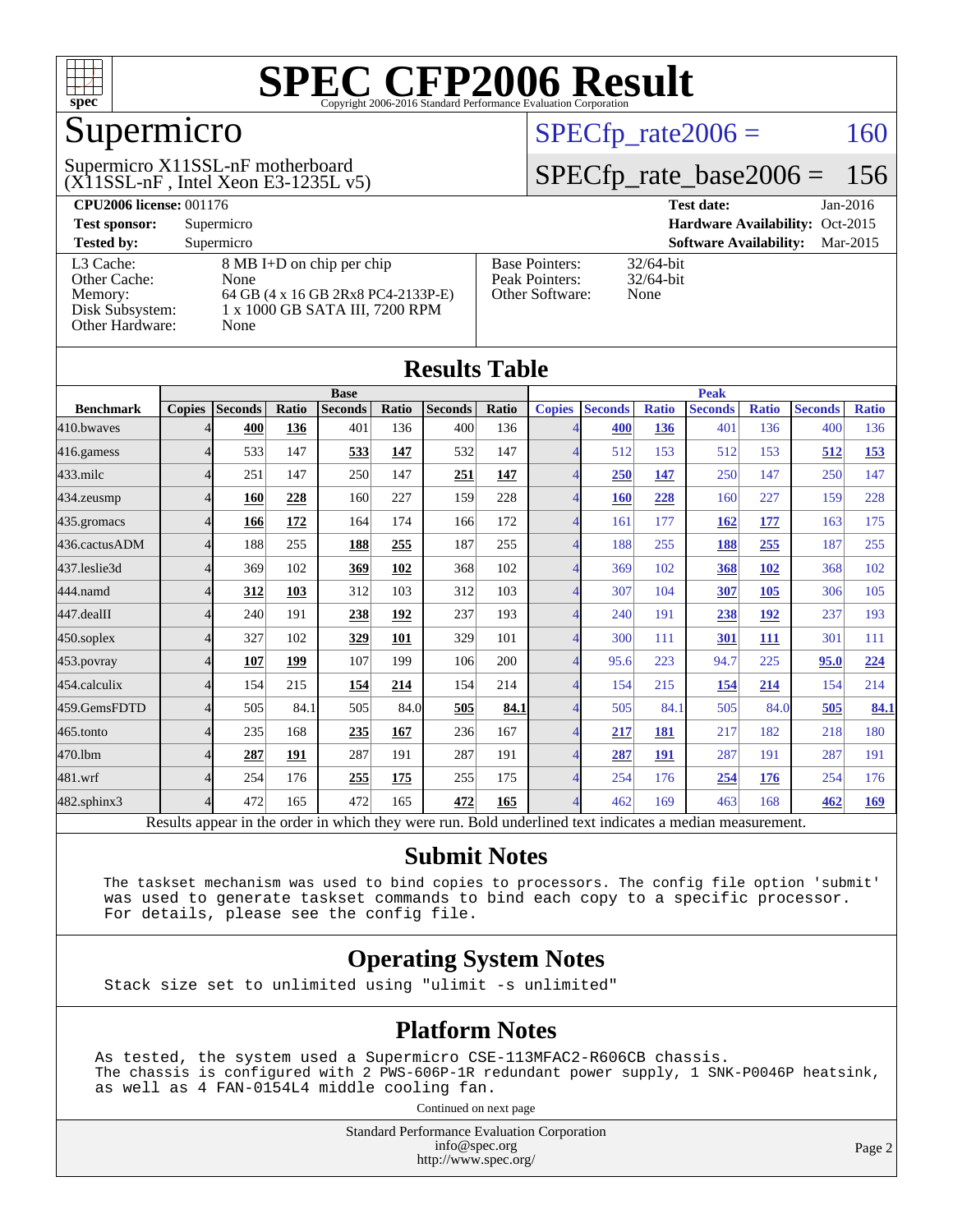

#### Supermicro

 $SPECfp_rate2006 = 160$  $SPECfp_rate2006 = 160$ 

(X11SSL-nF , Intel Xeon E3-1235L v5) Supermicro X11SSL-nF motherboard

[SPECfp\\_rate\\_base2006 =](http://www.spec.org/auto/cpu2006/Docs/result-fields.html#SPECfpratebase2006) 156

**[CPU2006 license:](http://www.spec.org/auto/cpu2006/Docs/result-fields.html#CPU2006license)** 001176 **[Test date:](http://www.spec.org/auto/cpu2006/Docs/result-fields.html#Testdate)** Jan-2016 **[Test sponsor:](http://www.spec.org/auto/cpu2006/Docs/result-fields.html#Testsponsor)** Supermicro Supermicro **[Hardware Availability:](http://www.spec.org/auto/cpu2006/Docs/result-fields.html#HardwareAvailability)** Oct-2015 **[Tested by:](http://www.spec.org/auto/cpu2006/Docs/result-fields.html#Testedby)** Supermicro **Supermicro [Software Availability:](http://www.spec.org/auto/cpu2006/Docs/result-fields.html#SoftwareAvailability)** Mar-2015

#### **[Platform Notes \(Continued\)](http://www.spec.org/auto/cpu2006/Docs/result-fields.html#PlatformNotes)**

Standard Performance Evaluation Corporation [info@spec.org](mailto:info@spec.org) <http://www.spec.org/> Page 3 Sysinfo program /home/cpu2006/config/sysinfo.rev6914 \$Rev: 6914 \$ \$Date:: 2014-06-25 #\$ e3fbb8667b5a285932ceab81e28219e1 running on localhost.localdomain Fri Jan 15 19:15:47 2016 This section contains SUT (System Under Test) info as seen by some common utilities. To remove or add to this section, see: <http://www.spec.org/cpu2006/Docs/config.html#sysinfo> From /proc/cpuinfo model name : Intel(R) Xeon(R) CPU E3-1235L v5 @ 2.00GHz 1 "physical id"s (chips) 4 "processors" cores, siblings (Caution: counting these is hw and system dependent. The following excerpts from /proc/cpuinfo might not be reliable. Use with caution.) cpu cores : 4 siblings : 4 physical 0: cores 0 1 2 3 cache size : 8192 KB From /proc/meminfo MemTotal: 65631332 kB HugePages\_Total: 0 Hugepagesize: 2048 kB From /etc/\*release\* /etc/\*version\* os-release: NAME="Red Hat Enterprise Linux Server" VERSION="7.1 (Maipo)" ID="rhel" ID\_LIKE="fedora" VERSION\_ID="7.1" PRETTY\_NAME="Red Hat Enterprise Linux Server 7.1 (Maipo)" ANSI\_COLOR="0;31" CPE\_NAME="cpe:/o:redhat:enterprise\_linux:7.1:GA:server" redhat-release: Red Hat Enterprise Linux Server release 7.1 (Maipo) system-release: Red Hat Enterprise Linux Server release 7.1 (Maipo) system-release-cpe: cpe:/o:redhat:enterprise\_linux:7.1:ga:server uname -a: Linux localhost.localdomain 3.10.0-229.el7.x86\_64 #1 SMP Thu Jan 29 18:37:38 EST 2015 x86\_64 x86\_64 x86\_64 GNU/Linux run-level 3 Jan 15 02:30 SPEC is set to: /home/cpu2006<br>Filesystem Type Type Size Used Avail Use% Mounted on<br>xfs 865G 170G 696G 20% /home  $/$ dev/mapper/rhel-home  $x$ fs Additional information from dmidecode: Warning: Use caution when you interpret this section. The 'dmidecode' program reads system data which is "intended to allow hardware to be accurately Continued on next page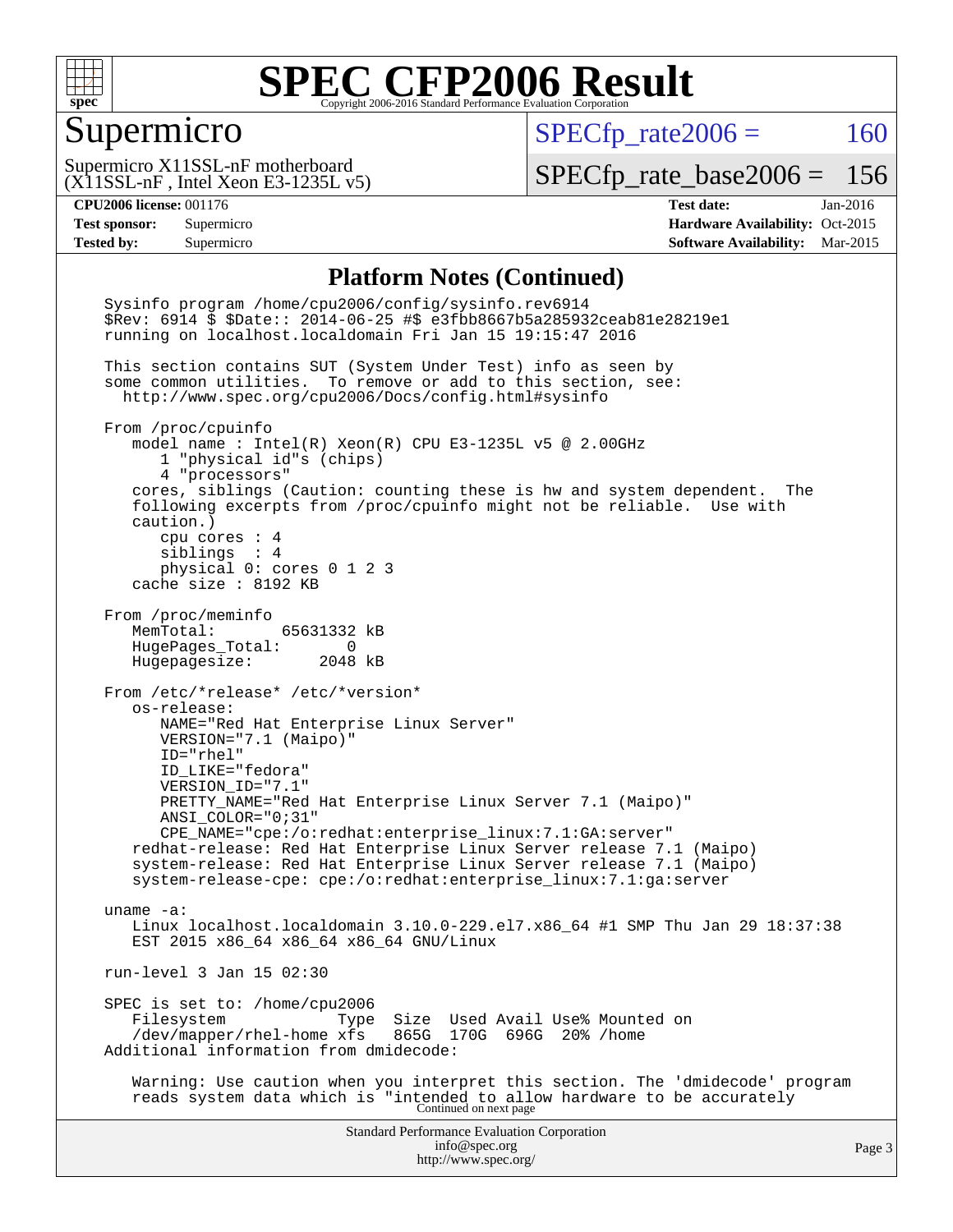

#### Supermicro

 $SPECTp\_rate2006 = 160$ 

 $(X11SSL-nF$ , Intel Xeon E3-1235L v5) Supermicro X11SSL-nF motherboard

[SPECfp\\_rate\\_base2006 =](http://www.spec.org/auto/cpu2006/Docs/result-fields.html#SPECfpratebase2006) 156

**[CPU2006 license:](http://www.spec.org/auto/cpu2006/Docs/result-fields.html#CPU2006license)** 001176 **[Test date:](http://www.spec.org/auto/cpu2006/Docs/result-fields.html#Testdate)** Jan-2016 **[Test sponsor:](http://www.spec.org/auto/cpu2006/Docs/result-fields.html#Testsponsor)** Supermicro Supermicro **[Hardware Availability:](http://www.spec.org/auto/cpu2006/Docs/result-fields.html#HardwareAvailability)** Oct-2015 **[Tested by:](http://www.spec.org/auto/cpu2006/Docs/result-fields.html#Testedby)** Supermicro **Supermicro [Software Availability:](http://www.spec.org/auto/cpu2006/Docs/result-fields.html#SoftwareAvailability)** Mar-2015

#### **[Platform Notes \(Continued\)](http://www.spec.org/auto/cpu2006/Docs/result-fields.html#PlatformNotes)**

 determined", but the intent may not be met, as there are frequent changes to hardware, firmware, and the "DMTF SMBIOS" standard.

 BIOS American Megatrends Inc. 1.0a 12/25/2015 Memory: 4x Samsung M391A2K43BB1-CPB 16 GB 2 rank 2133 MHz

(End of data from sysinfo program)

#### **[General Notes](http://www.spec.org/auto/cpu2006/Docs/result-fields.html#GeneralNotes)**

Environment variables set by runspec before the start of the run: LD LIBRARY PATH = "/home/cpu2006/libs/32:/home/cpu2006/libs/64:/home/cpu2006/sh"

 Binaries compiled on a system with 1x Core i5-4670K CPU + 16GB memory using RedHat EL 7.0 Transparent Huge Pages enabled with: echo always > /sys/kernel/mm/transparent\_hugepage/enabled

**[Base Compiler Invocation](http://www.spec.org/auto/cpu2006/Docs/result-fields.html#BaseCompilerInvocation)**

[C benchmarks](http://www.spec.org/auto/cpu2006/Docs/result-fields.html#Cbenchmarks):  $\frac{1}{2}$  cc  $-$  m64

[C++ benchmarks:](http://www.spec.org/auto/cpu2006/Docs/result-fields.html#CXXbenchmarks) [icpc -m64](http://www.spec.org/cpu2006/results/res2016q1/cpu2006-20160120-38728.flags.html#user_CXXbase_intel_icpc_64bit_bedb90c1146cab66620883ef4f41a67e)

[Fortran benchmarks](http://www.spec.org/auto/cpu2006/Docs/result-fields.html#Fortranbenchmarks): [ifort -m64](http://www.spec.org/cpu2006/results/res2016q1/cpu2006-20160120-38728.flags.html#user_FCbase_intel_ifort_64bit_ee9d0fb25645d0210d97eb0527dcc06e)

[Benchmarks using both Fortran and C](http://www.spec.org/auto/cpu2006/Docs/result-fields.html#BenchmarksusingbothFortranandC): [icc -m64](http://www.spec.org/cpu2006/results/res2016q1/cpu2006-20160120-38728.flags.html#user_CC_FCbase_intel_icc_64bit_0b7121f5ab7cfabee23d88897260401c) [ifort -m64](http://www.spec.org/cpu2006/results/res2016q1/cpu2006-20160120-38728.flags.html#user_CC_FCbase_intel_ifort_64bit_ee9d0fb25645d0210d97eb0527dcc06e)

#### **[Base Portability Flags](http://www.spec.org/auto/cpu2006/Docs/result-fields.html#BasePortabilityFlags)**

| 410.bwaves: - DSPEC CPU LP64                 |  |
|----------------------------------------------|--|
| 416.gamess: -DSPEC_CPU_LP64                  |  |
| 433.milc: - DSPEC_CPU LP64                   |  |
| 434.zeusmp: -DSPEC_CPU_LP64                  |  |
| 435.gromacs: -DSPEC_CPU_LP64 -nofor_main     |  |
| 436.cactusADM: - DSPEC CPU LP64 - nofor main |  |
| 437.leslie3d: -DSPEC CPU LP64                |  |
| 444.namd: - DSPEC_CPU_LP64                   |  |
| 447.dealII: -DSPEC CPU LP64                  |  |
| 450.soplex: -DSPEC_CPU_LP64                  |  |
| 453.povray: -DSPEC CPU LP64                  |  |

Continued on next page

Standard Performance Evaluation Corporation [info@spec.org](mailto:info@spec.org) <http://www.spec.org/>

Page 4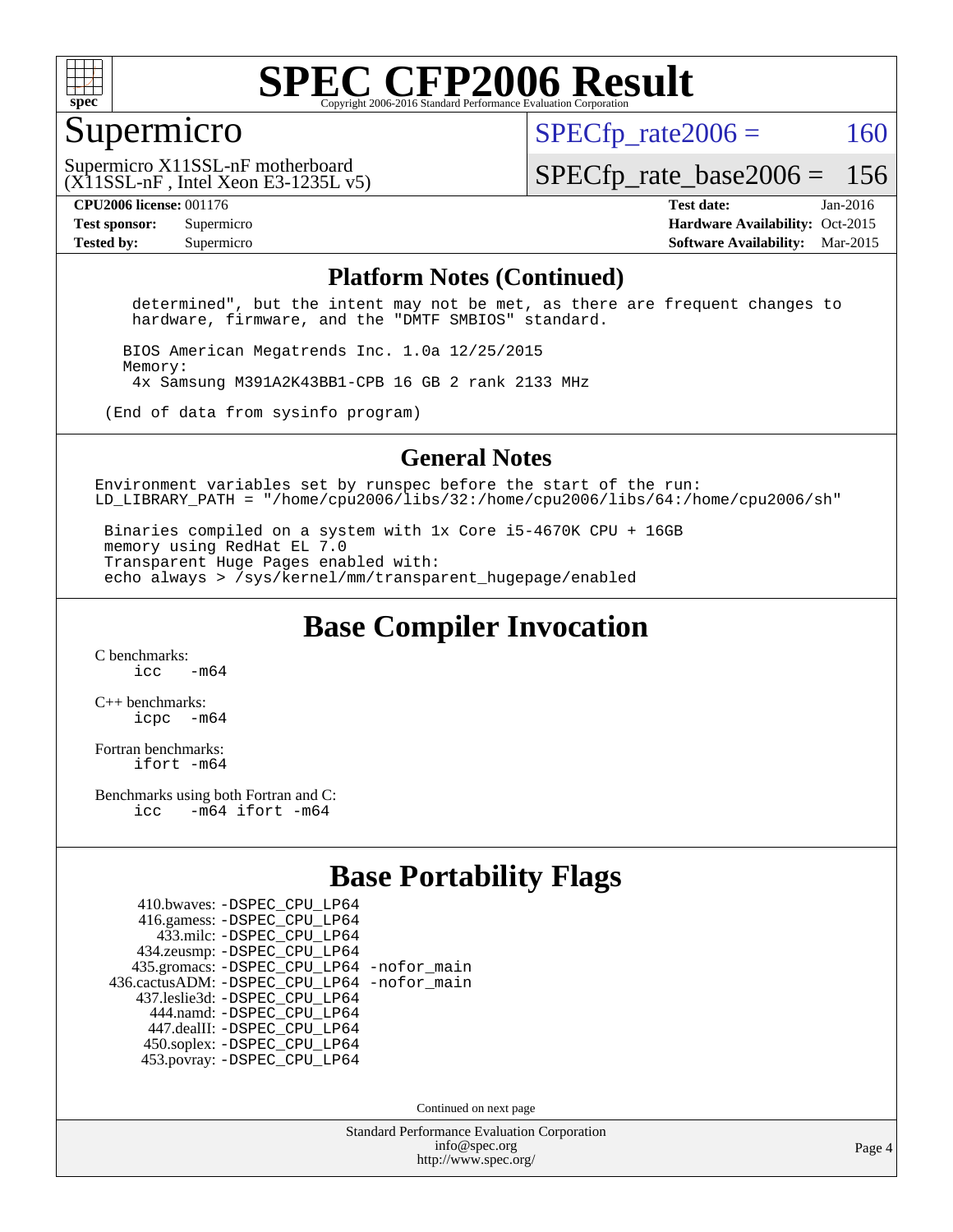

#### Supermicro

 $SPECTp\_rate2006 = 160$ 

(X11SSL-nF , Intel Xeon E3-1235L v5) Supermicro X11SSL-nF motherboard

[SPECfp\\_rate\\_base2006 =](http://www.spec.org/auto/cpu2006/Docs/result-fields.html#SPECfpratebase2006) 156

**[CPU2006 license:](http://www.spec.org/auto/cpu2006/Docs/result-fields.html#CPU2006license)** 001176 **[Test date:](http://www.spec.org/auto/cpu2006/Docs/result-fields.html#Testdate)** Jan-2016

**[Test sponsor:](http://www.spec.org/auto/cpu2006/Docs/result-fields.html#Testsponsor)** Supermicro Supermicro **[Hardware Availability:](http://www.spec.org/auto/cpu2006/Docs/result-fields.html#HardwareAvailability)** Oct-2015 **[Tested by:](http://www.spec.org/auto/cpu2006/Docs/result-fields.html#Testedby)** Supermicro **[Software Availability:](http://www.spec.org/auto/cpu2006/Docs/result-fields.html#SoftwareAvailability)** Mar-2015

### **[Base Portability Flags \(Continued\)](http://www.spec.org/auto/cpu2006/Docs/result-fields.html#BasePortabilityFlags)**

 454.calculix: [-DSPEC\\_CPU\\_LP64](http://www.spec.org/cpu2006/results/res2016q1/cpu2006-20160120-38728.flags.html#suite_basePORTABILITY454_calculix_DSPEC_CPU_LP64) [-nofor\\_main](http://www.spec.org/cpu2006/results/res2016q1/cpu2006-20160120-38728.flags.html#user_baseLDPORTABILITY454_calculix_f-nofor_main) 459.GemsFDTD: [-DSPEC\\_CPU\\_LP64](http://www.spec.org/cpu2006/results/res2016q1/cpu2006-20160120-38728.flags.html#suite_basePORTABILITY459_GemsFDTD_DSPEC_CPU_LP64) 465.tonto: [-DSPEC\\_CPU\\_LP64](http://www.spec.org/cpu2006/results/res2016q1/cpu2006-20160120-38728.flags.html#suite_basePORTABILITY465_tonto_DSPEC_CPU_LP64) 470.lbm: [-DSPEC\\_CPU\\_LP64](http://www.spec.org/cpu2006/results/res2016q1/cpu2006-20160120-38728.flags.html#suite_basePORTABILITY470_lbm_DSPEC_CPU_LP64) 481.wrf: [-DSPEC\\_CPU\\_LP64](http://www.spec.org/cpu2006/results/res2016q1/cpu2006-20160120-38728.flags.html#suite_basePORTABILITY481_wrf_DSPEC_CPU_LP64) [-DSPEC\\_CPU\\_CASE\\_FLAG](http://www.spec.org/cpu2006/results/res2016q1/cpu2006-20160120-38728.flags.html#b481.wrf_baseCPORTABILITY_DSPEC_CPU_CASE_FLAG) [-DSPEC\\_CPU\\_LINUX](http://www.spec.org/cpu2006/results/res2016q1/cpu2006-20160120-38728.flags.html#b481.wrf_baseCPORTABILITY_DSPEC_CPU_LINUX) 482.sphinx3: [-DSPEC\\_CPU\\_LP64](http://www.spec.org/cpu2006/results/res2016q1/cpu2006-20160120-38728.flags.html#suite_basePORTABILITY482_sphinx3_DSPEC_CPU_LP64)

### **[Base Optimization Flags](http://www.spec.org/auto/cpu2006/Docs/result-fields.html#BaseOptimizationFlags)**

[C benchmarks](http://www.spec.org/auto/cpu2006/Docs/result-fields.html#Cbenchmarks):

[-xCORE-AVX2](http://www.spec.org/cpu2006/results/res2016q1/cpu2006-20160120-38728.flags.html#user_CCbase_f-xAVX2_5f5fc0cbe2c9f62c816d3e45806c70d7) [-ipo](http://www.spec.org/cpu2006/results/res2016q1/cpu2006-20160120-38728.flags.html#user_CCbase_f-ipo) [-O3](http://www.spec.org/cpu2006/results/res2016q1/cpu2006-20160120-38728.flags.html#user_CCbase_f-O3) [-no-prec-div](http://www.spec.org/cpu2006/results/res2016q1/cpu2006-20160120-38728.flags.html#user_CCbase_f-no-prec-div) [-opt-prefetch](http://www.spec.org/cpu2006/results/res2016q1/cpu2006-20160120-38728.flags.html#user_CCbase_f-opt-prefetch) [-auto-p32](http://www.spec.org/cpu2006/results/res2016q1/cpu2006-20160120-38728.flags.html#user_CCbase_f-auto-p32) [-ansi-alias](http://www.spec.org/cpu2006/results/res2016q1/cpu2006-20160120-38728.flags.html#user_CCbase_f-ansi-alias) [-opt-mem-layout-trans=3](http://www.spec.org/cpu2006/results/res2016q1/cpu2006-20160120-38728.flags.html#user_CCbase_f-opt-mem-layout-trans_a7b82ad4bd7abf52556d4961a2ae94d5)

[C++ benchmarks:](http://www.spec.org/auto/cpu2006/Docs/result-fields.html#CXXbenchmarks)

[-xCORE-AVX2](http://www.spec.org/cpu2006/results/res2016q1/cpu2006-20160120-38728.flags.html#user_CXXbase_f-xAVX2_5f5fc0cbe2c9f62c816d3e45806c70d7) [-ipo](http://www.spec.org/cpu2006/results/res2016q1/cpu2006-20160120-38728.flags.html#user_CXXbase_f-ipo) [-O3](http://www.spec.org/cpu2006/results/res2016q1/cpu2006-20160120-38728.flags.html#user_CXXbase_f-O3) [-no-prec-div](http://www.spec.org/cpu2006/results/res2016q1/cpu2006-20160120-38728.flags.html#user_CXXbase_f-no-prec-div) [-opt-prefetch](http://www.spec.org/cpu2006/results/res2016q1/cpu2006-20160120-38728.flags.html#user_CXXbase_f-opt-prefetch) [-auto-p32](http://www.spec.org/cpu2006/results/res2016q1/cpu2006-20160120-38728.flags.html#user_CXXbase_f-auto-p32) [-ansi-alias](http://www.spec.org/cpu2006/results/res2016q1/cpu2006-20160120-38728.flags.html#user_CXXbase_f-ansi-alias) [-opt-mem-layout-trans=3](http://www.spec.org/cpu2006/results/res2016q1/cpu2006-20160120-38728.flags.html#user_CXXbase_f-opt-mem-layout-trans_a7b82ad4bd7abf52556d4961a2ae94d5)

[Fortran benchmarks](http://www.spec.org/auto/cpu2006/Docs/result-fields.html#Fortranbenchmarks):

[-xCORE-AVX2](http://www.spec.org/cpu2006/results/res2016q1/cpu2006-20160120-38728.flags.html#user_FCbase_f-xAVX2_5f5fc0cbe2c9f62c816d3e45806c70d7) [-ipo](http://www.spec.org/cpu2006/results/res2016q1/cpu2006-20160120-38728.flags.html#user_FCbase_f-ipo) [-O3](http://www.spec.org/cpu2006/results/res2016q1/cpu2006-20160120-38728.flags.html#user_FCbase_f-O3) [-no-prec-div](http://www.spec.org/cpu2006/results/res2016q1/cpu2006-20160120-38728.flags.html#user_FCbase_f-no-prec-div) [-opt-prefetch](http://www.spec.org/cpu2006/results/res2016q1/cpu2006-20160120-38728.flags.html#user_FCbase_f-opt-prefetch)

[Benchmarks using both Fortran and C](http://www.spec.org/auto/cpu2006/Docs/result-fields.html#BenchmarksusingbothFortranandC): [-xCORE-AVX2](http://www.spec.org/cpu2006/results/res2016q1/cpu2006-20160120-38728.flags.html#user_CC_FCbase_f-xAVX2_5f5fc0cbe2c9f62c816d3e45806c70d7) [-ipo](http://www.spec.org/cpu2006/results/res2016q1/cpu2006-20160120-38728.flags.html#user_CC_FCbase_f-ipo) [-O3](http://www.spec.org/cpu2006/results/res2016q1/cpu2006-20160120-38728.flags.html#user_CC_FCbase_f-O3) [-no-prec-div](http://www.spec.org/cpu2006/results/res2016q1/cpu2006-20160120-38728.flags.html#user_CC_FCbase_f-no-prec-div) [-opt-prefetch](http://www.spec.org/cpu2006/results/res2016q1/cpu2006-20160120-38728.flags.html#user_CC_FCbase_f-opt-prefetch) [-auto-p32](http://www.spec.org/cpu2006/results/res2016q1/cpu2006-20160120-38728.flags.html#user_CC_FCbase_f-auto-p32) [-ansi-alias](http://www.spec.org/cpu2006/results/res2016q1/cpu2006-20160120-38728.flags.html#user_CC_FCbase_f-ansi-alias) [-opt-mem-layout-trans=3](http://www.spec.org/cpu2006/results/res2016q1/cpu2006-20160120-38728.flags.html#user_CC_FCbase_f-opt-mem-layout-trans_a7b82ad4bd7abf52556d4961a2ae94d5)

### **[Peak Compiler Invocation](http://www.spec.org/auto/cpu2006/Docs/result-fields.html#PeakCompilerInvocation)**

[C benchmarks](http://www.spec.org/auto/cpu2006/Docs/result-fields.html#Cbenchmarks):  $-m64$ 

[C++ benchmarks \(except as noted below\):](http://www.spec.org/auto/cpu2006/Docs/result-fields.html#CXXbenchmarksexceptasnotedbelow) [icpc -m64](http://www.spec.org/cpu2006/results/res2016q1/cpu2006-20160120-38728.flags.html#user_CXXpeak_intel_icpc_64bit_bedb90c1146cab66620883ef4f41a67e)

450.soplex: [icpc -m32 -L/opt/intel/composer\\_xe\\_2015/lib/ia32](http://www.spec.org/cpu2006/results/res2016q1/cpu2006-20160120-38728.flags.html#user_peakCXXLD450_soplex_intel_icpc_c2c99686a1a582c3e0de0b4806b02cea)

[Fortran benchmarks](http://www.spec.org/auto/cpu2006/Docs/result-fields.html#Fortranbenchmarks): [ifort -m64](http://www.spec.org/cpu2006/results/res2016q1/cpu2006-20160120-38728.flags.html#user_FCpeak_intel_ifort_64bit_ee9d0fb25645d0210d97eb0527dcc06e)

[Benchmarks using both Fortran and C](http://www.spec.org/auto/cpu2006/Docs/result-fields.html#BenchmarksusingbothFortranandC): [icc -m64](http://www.spec.org/cpu2006/results/res2016q1/cpu2006-20160120-38728.flags.html#user_CC_FCpeak_intel_icc_64bit_0b7121f5ab7cfabee23d88897260401c) [ifort -m64](http://www.spec.org/cpu2006/results/res2016q1/cpu2006-20160120-38728.flags.html#user_CC_FCpeak_intel_ifort_64bit_ee9d0fb25645d0210d97eb0527dcc06e)

### **[Peak Portability Flags](http://www.spec.org/auto/cpu2006/Docs/result-fields.html#PeakPortabilityFlags)**

410.bwaves: [-DSPEC\\_CPU\\_LP64](http://www.spec.org/cpu2006/results/res2016q1/cpu2006-20160120-38728.flags.html#suite_peakPORTABILITY410_bwaves_DSPEC_CPU_LP64)

Continued on next page

Standard Performance Evaluation Corporation [info@spec.org](mailto:info@spec.org) <http://www.spec.org/>

Page 5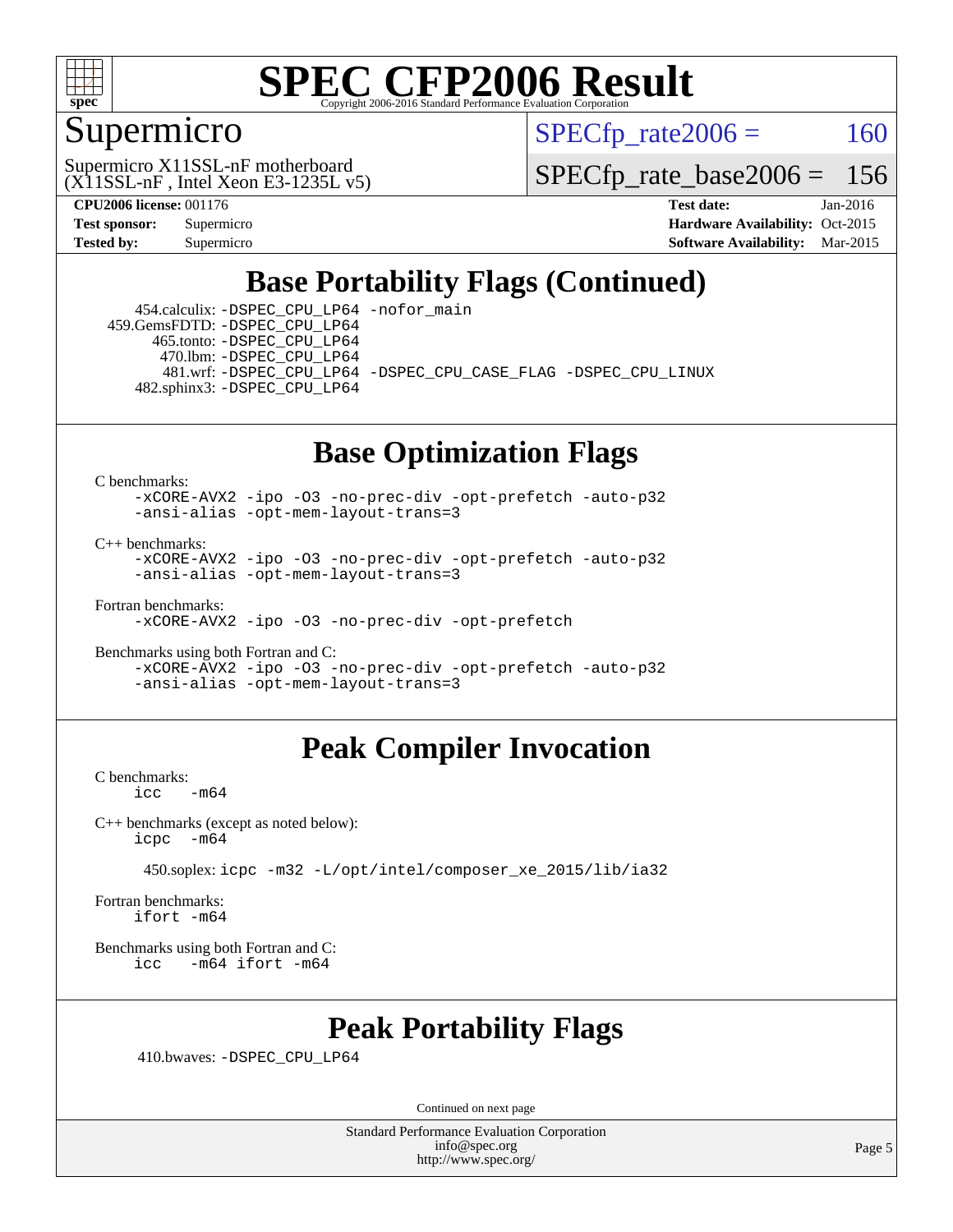

## Supermicro

 $SPECTp_rate2006 = 160$ 

(X11SSL-nF , Intel Xeon E3-1235L v5) Supermicro X11SSL-nF motherboard

[SPECfp\\_rate\\_base2006 =](http://www.spec.org/auto/cpu2006/Docs/result-fields.html#SPECfpratebase2006) 156

**[CPU2006 license:](http://www.spec.org/auto/cpu2006/Docs/result-fields.html#CPU2006license)** 001176 **[Test date:](http://www.spec.org/auto/cpu2006/Docs/result-fields.html#Testdate)** Jan-2016

| <b>Test sponsor:</b> | Supermicro |
|----------------------|------------|
| <b>Tested by:</b>    | Supermicro |

**[Hardware Availability:](http://www.spec.org/auto/cpu2006/Docs/result-fields.html#HardwareAvailability)** Oct-2015 **[Software Availability:](http://www.spec.org/auto/cpu2006/Docs/result-fields.html#SoftwareAvailability)** Mar-2015

### **[Peak Portability Flags \(Continued\)](http://www.spec.org/auto/cpu2006/Docs/result-fields.html#PeakPortabilityFlags)**

| 416.gamess: -DSPEC_CPU_LP64                                                        |                                                                     |  |  |  |  |  |
|------------------------------------------------------------------------------------|---------------------------------------------------------------------|--|--|--|--|--|
| 433.milc: -DSPEC_CPU_LP64                                                          |                                                                     |  |  |  |  |  |
| 434.zeusmp: -DSPEC_CPU_LP64                                                        |                                                                     |  |  |  |  |  |
|                                                                                    | 435.gromacs: -DSPEC_CPU_LP64 -nofor_main                            |  |  |  |  |  |
|                                                                                    | 436.cactusADM: -DSPEC_CPU_LP64 -nofor_main                          |  |  |  |  |  |
| 437.leslie3d: -DSPEC_CPU_LP64                                                      |                                                                     |  |  |  |  |  |
| 444.namd: - DSPEC_CPU_LP64                                                         |                                                                     |  |  |  |  |  |
| 447.dealII: -DSPEC_CPU_LP64                                                        |                                                                     |  |  |  |  |  |
| 453.povray: -DSPEC_CPU_LP64                                                        |                                                                     |  |  |  |  |  |
| 459.GemsFDTD: - DSPEC_CPU_LP64                                                     | 454.calculix: -DSPEC_CPU_LP64 -nofor_main                           |  |  |  |  |  |
| 465.tonto: - DSPEC_CPU_LP64                                                        |                                                                     |  |  |  |  |  |
| 470.1bm: -DSPEC_CPU_LP64                                                           |                                                                     |  |  |  |  |  |
|                                                                                    | 481.wrf: -DSPEC_CPU_LP64 -DSPEC_CPU_CASE_FLAG -DSPEC_CPU_LINUX      |  |  |  |  |  |
| 482.sphinx3: -DSPEC_CPU_LP64                                                       |                                                                     |  |  |  |  |  |
|                                                                                    |                                                                     |  |  |  |  |  |
| <b>Peak Optimization Flags</b><br>C benchmarks:                                    |                                                                     |  |  |  |  |  |
|                                                                                    | 433.milc: -xCORE-AVX2(pass 2) -prof-gen(pass 1) -ipo(pass 2)        |  |  |  |  |  |
|                                                                                    | -03(pass 2) -no-prec-div(pass 2)                                    |  |  |  |  |  |
|                                                                                    | -opt-mem-layout-trans=3(pass 2) -prof-use(pass 2)                   |  |  |  |  |  |
| -auto-ilp32                                                                        |                                                                     |  |  |  |  |  |
|                                                                                    |                                                                     |  |  |  |  |  |
| $470$ .lbm: basepeak = yes                                                         |                                                                     |  |  |  |  |  |
| 482.sphinx3: -xCORE-AVX2 -ipo -03 -no-prec-div -opt-mem-layout-trans=3<br>-unroll2 |                                                                     |  |  |  |  |  |
| $C_{++}$ benchmarks:                                                               |                                                                     |  |  |  |  |  |
|                                                                                    | 444.namd: -xCORE-AVX2(pass 2) -prof-gen(pass 1) -ipo(pass 2)        |  |  |  |  |  |
|                                                                                    | $-03(pass 2)$ -no-prec-div(pass 2)                                  |  |  |  |  |  |
| -opt-mem-layout-trans=3(pass 2) -prof-use(pass 2) -fno-alias                       |                                                                     |  |  |  |  |  |
| -auto-ilp32                                                                        |                                                                     |  |  |  |  |  |
|                                                                                    |                                                                     |  |  |  |  |  |
| $447$ .dealII: basepeak = yes                                                      |                                                                     |  |  |  |  |  |
|                                                                                    | 450.soplex: -xCORE-AVX2(pass 2) -prof-gen(pass 1) -ipo(pass 2)      |  |  |  |  |  |
|                                                                                    | -O3(pass 2) -no-prec-div(pass 2)                                    |  |  |  |  |  |
|                                                                                    | -opt-mem-layout-trans=3(pass 2) -prof-use(pass 2)                   |  |  |  |  |  |
|                                                                                    | -opt-malloc-options=3                                               |  |  |  |  |  |
|                                                                                    |                                                                     |  |  |  |  |  |
|                                                                                    | 453.povray: -xCORE-AVX2(pass 2) -prof-gen(pass 1) -ipo(pass 2)      |  |  |  |  |  |
|                                                                                    | -03(pass 2) -no-prec-div(pass 2)                                    |  |  |  |  |  |
|                                                                                    | -opt-mem-layout-trans=3(pass 2) -prof-use(pass 2) -unroll4          |  |  |  |  |  |
| -ansi-alias                                                                        |                                                                     |  |  |  |  |  |
|                                                                                    |                                                                     |  |  |  |  |  |
| Continued on next page                                                             |                                                                     |  |  |  |  |  |
|                                                                                    | <b>Standard Performance Evaluation Corporation</b><br>info@spec.org |  |  |  |  |  |

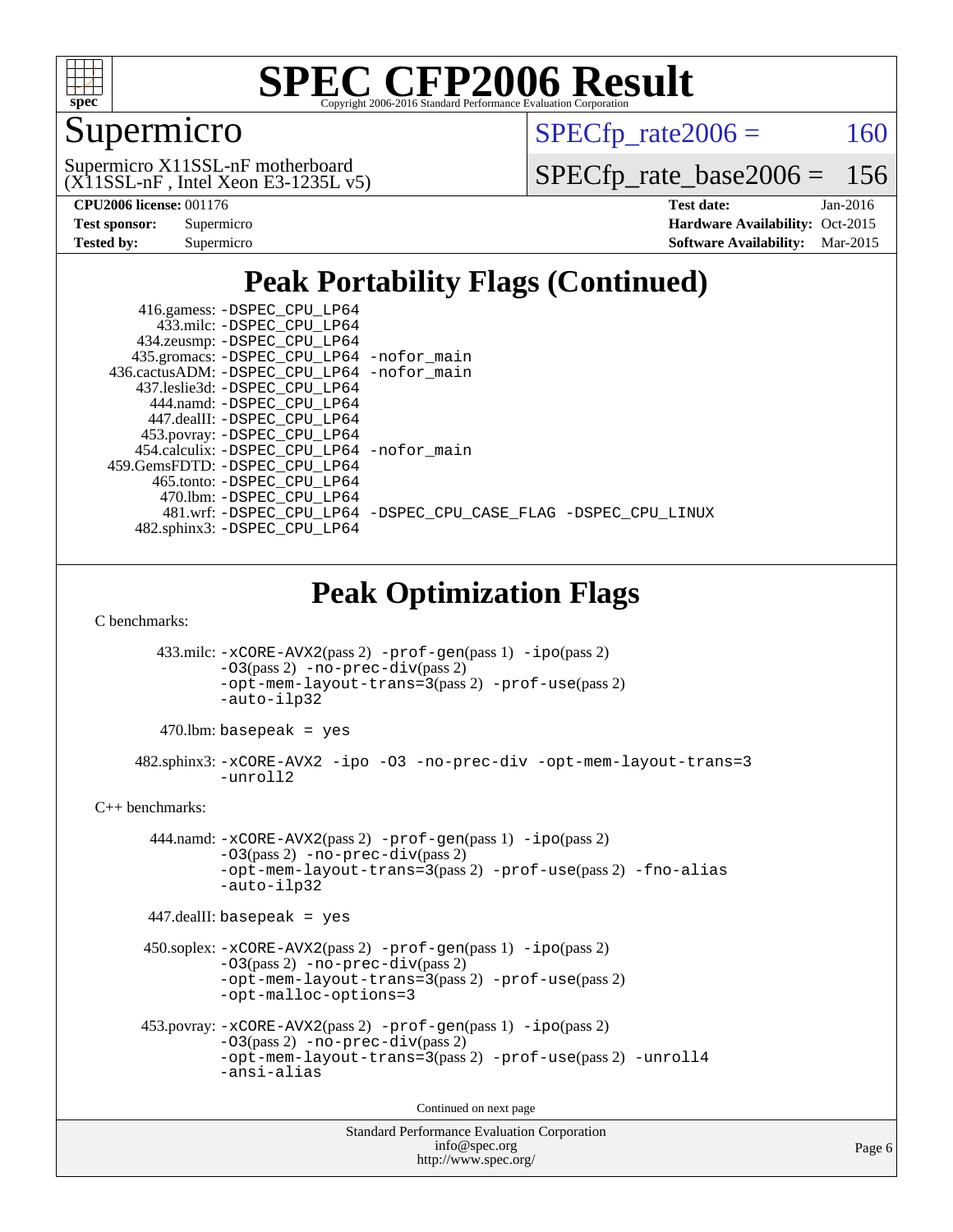

Supermicro

 $SPECTp\_rate2006 = 160$ 

(X11SSL-nF , Intel Xeon E3-1235L v5) Supermicro X11SSL-nF motherboard

[SPECfp\\_rate\\_base2006 =](http://www.spec.org/auto/cpu2006/Docs/result-fields.html#SPECfpratebase2006) 156

**[CPU2006 license:](http://www.spec.org/auto/cpu2006/Docs/result-fields.html#CPU2006license)** 001176 **[Test date:](http://www.spec.org/auto/cpu2006/Docs/result-fields.html#Testdate)** Jan-2016 **[Test sponsor:](http://www.spec.org/auto/cpu2006/Docs/result-fields.html#Testsponsor)** Supermicro Supermicro **[Hardware Availability:](http://www.spec.org/auto/cpu2006/Docs/result-fields.html#HardwareAvailability)** Oct-2015 **[Tested by:](http://www.spec.org/auto/cpu2006/Docs/result-fields.html#Testedby)** Supermicro **[Software Availability:](http://www.spec.org/auto/cpu2006/Docs/result-fields.html#SoftwareAvailability)** Mar-2015

### **[Peak Optimization Flags \(Continued\)](http://www.spec.org/auto/cpu2006/Docs/result-fields.html#PeakOptimizationFlags)**

[Fortran benchmarks](http://www.spec.org/auto/cpu2006/Docs/result-fields.html#Fortranbenchmarks):

 $410.bwaves: basepeak = yes$  416.gamess: [-xCORE-AVX2](http://www.spec.org/cpu2006/results/res2016q1/cpu2006-20160120-38728.flags.html#user_peakPASS2_FFLAGSPASS2_LDFLAGS416_gamess_f-xAVX2_5f5fc0cbe2c9f62c816d3e45806c70d7)(pass 2) [-prof-gen](http://www.spec.org/cpu2006/results/res2016q1/cpu2006-20160120-38728.flags.html#user_peakPASS1_FFLAGSPASS1_LDFLAGS416_gamess_prof_gen_e43856698f6ca7b7e442dfd80e94a8fc)(pass 1) [-ipo](http://www.spec.org/cpu2006/results/res2016q1/cpu2006-20160120-38728.flags.html#user_peakPASS2_FFLAGSPASS2_LDFLAGS416_gamess_f-ipo)(pass 2) [-O3](http://www.spec.org/cpu2006/results/res2016q1/cpu2006-20160120-38728.flags.html#user_peakPASS2_FFLAGSPASS2_LDFLAGS416_gamess_f-O3)(pass 2) [-no-prec-div](http://www.spec.org/cpu2006/results/res2016q1/cpu2006-20160120-38728.flags.html#user_peakPASS2_FFLAGSPASS2_LDFLAGS416_gamess_f-no-prec-div)(pass 2) [-prof-use](http://www.spec.org/cpu2006/results/res2016q1/cpu2006-20160120-38728.flags.html#user_peakPASS2_FFLAGSPASS2_LDFLAGS416_gamess_prof_use_bccf7792157ff70d64e32fe3e1250b55)(pass 2) [-unroll2](http://www.spec.org/cpu2006/results/res2016q1/cpu2006-20160120-38728.flags.html#user_peakOPTIMIZE416_gamess_f-unroll_784dae83bebfb236979b41d2422d7ec2) [-inline-level=0](http://www.spec.org/cpu2006/results/res2016q1/cpu2006-20160120-38728.flags.html#user_peakOPTIMIZE416_gamess_f-inline-level_318d07a09274ad25e8d15dbfaa68ba50) [-scalar-rep-](http://www.spec.org/cpu2006/results/res2016q1/cpu2006-20160120-38728.flags.html#user_peakOPTIMIZE416_gamess_f-disablescalarrep_abbcad04450fb118e4809c81d83c8a1d) 434.zeusmp: basepeak = yes 437.leslie3d: [-xCORE-AVX2](http://www.spec.org/cpu2006/results/res2016q1/cpu2006-20160120-38728.flags.html#user_peakOPTIMIZE437_leslie3d_f-xAVX2_5f5fc0cbe2c9f62c816d3e45806c70d7) [-ipo](http://www.spec.org/cpu2006/results/res2016q1/cpu2006-20160120-38728.flags.html#user_peakOPTIMIZE437_leslie3d_f-ipo) [-O3](http://www.spec.org/cpu2006/results/res2016q1/cpu2006-20160120-38728.flags.html#user_peakOPTIMIZE437_leslie3d_f-O3) [-no-prec-div](http://www.spec.org/cpu2006/results/res2016q1/cpu2006-20160120-38728.flags.html#user_peakOPTIMIZE437_leslie3d_f-no-prec-div) [-opt-prefetch](http://www.spec.org/cpu2006/results/res2016q1/cpu2006-20160120-38728.flags.html#user_peakOPTIMIZE437_leslie3d_f-opt-prefetch)  $459.GemsFDTD: basepeak = yes$  465.tonto: [-xCORE-AVX2](http://www.spec.org/cpu2006/results/res2016q1/cpu2006-20160120-38728.flags.html#user_peakPASS2_FFLAGSPASS2_LDFLAGS465_tonto_f-xAVX2_5f5fc0cbe2c9f62c816d3e45806c70d7)(pass 2) [-prof-gen](http://www.spec.org/cpu2006/results/res2016q1/cpu2006-20160120-38728.flags.html#user_peakPASS1_FFLAGSPASS1_LDFLAGS465_tonto_prof_gen_e43856698f6ca7b7e442dfd80e94a8fc)(pass 1) [-ipo](http://www.spec.org/cpu2006/results/res2016q1/cpu2006-20160120-38728.flags.html#user_peakPASS2_FFLAGSPASS2_LDFLAGS465_tonto_f-ipo)(pass 2) [-O3](http://www.spec.org/cpu2006/results/res2016q1/cpu2006-20160120-38728.flags.html#user_peakPASS2_FFLAGSPASS2_LDFLAGS465_tonto_f-O3)(pass 2) [-no-prec-div](http://www.spec.org/cpu2006/results/res2016q1/cpu2006-20160120-38728.flags.html#user_peakPASS2_FFLAGSPASS2_LDFLAGS465_tonto_f-no-prec-div)(pass 2) [-prof-use](http://www.spec.org/cpu2006/results/res2016q1/cpu2006-20160120-38728.flags.html#user_peakPASS2_FFLAGSPASS2_LDFLAGS465_tonto_prof_use_bccf7792157ff70d64e32fe3e1250b55)(pass 2) [-unroll4](http://www.spec.org/cpu2006/results/res2016q1/cpu2006-20160120-38728.flags.html#user_peakOPTIMIZE465_tonto_f-unroll_4e5e4ed65b7fd20bdcd365bec371b81f) [-auto](http://www.spec.org/cpu2006/results/res2016q1/cpu2006-20160120-38728.flags.html#user_peakOPTIMIZE465_tonto_f-auto) [-inline-calloc](http://www.spec.org/cpu2006/results/res2016q1/cpu2006-20160120-38728.flags.html#user_peakOPTIMIZE465_tonto_f-inline-calloc) [-opt-malloc-options=3](http://www.spec.org/cpu2006/results/res2016q1/cpu2006-20160120-38728.flags.html#user_peakOPTIMIZE465_tonto_f-opt-malloc-options_13ab9b803cf986b4ee62f0a5998c2238) [Benchmarks using both Fortran and C](http://www.spec.org/auto/cpu2006/Docs/result-fields.html#BenchmarksusingbothFortranandC): 435.gromacs: [-xCORE-AVX2](http://www.spec.org/cpu2006/results/res2016q1/cpu2006-20160120-38728.flags.html#user_peakPASS2_CFLAGSPASS2_FFLAGSPASS2_LDFLAGS435_gromacs_f-xAVX2_5f5fc0cbe2c9f62c816d3e45806c70d7)(pass 2) [-prof-gen](http://www.spec.org/cpu2006/results/res2016q1/cpu2006-20160120-38728.flags.html#user_peakPASS1_CFLAGSPASS1_FFLAGSPASS1_LDFLAGS435_gromacs_prof_gen_e43856698f6ca7b7e442dfd80e94a8fc)(pass 1) [-ipo](http://www.spec.org/cpu2006/results/res2016q1/cpu2006-20160120-38728.flags.html#user_peakPASS2_CFLAGSPASS2_FFLAGSPASS2_LDFLAGS435_gromacs_f-ipo)(pass 2) [-O3](http://www.spec.org/cpu2006/results/res2016q1/cpu2006-20160120-38728.flags.html#user_peakPASS2_CFLAGSPASS2_FFLAGSPASS2_LDFLAGS435_gromacs_f-O3)(pass 2) [-no-prec-div](http://www.spec.org/cpu2006/results/res2016q1/cpu2006-20160120-38728.flags.html#user_peakPASS2_CFLAGSPASS2_FFLAGSPASS2_LDFLAGS435_gromacs_f-no-prec-div)(pass 2) [-opt-mem-layout-trans=3](http://www.spec.org/cpu2006/results/res2016q1/cpu2006-20160120-38728.flags.html#user_peakPASS2_CFLAGS435_gromacs_f-opt-mem-layout-trans_a7b82ad4bd7abf52556d4961a2ae94d5)(pass 2) [-prof-use](http://www.spec.org/cpu2006/results/res2016q1/cpu2006-20160120-38728.flags.html#user_peakPASS2_CFLAGSPASS2_FFLAGSPASS2_LDFLAGS435_gromacs_prof_use_bccf7792157ff70d64e32fe3e1250b55)(pass 2) [-opt-prefetch](http://www.spec.org/cpu2006/results/res2016q1/cpu2006-20160120-38728.flags.html#user_peakOPTIMIZE435_gromacs_f-opt-prefetch) [-auto-ilp32](http://www.spec.org/cpu2006/results/res2016q1/cpu2006-20160120-38728.flags.html#user_peakCOPTIMIZE435_gromacs_f-auto-ilp32) 436.cactusADM: basepeak = yes  $454$ .calculix: basepeak = yes 481.wrf: [-xCORE-AVX2](http://www.spec.org/cpu2006/results/res2016q1/cpu2006-20160120-38728.flags.html#user_peakOPTIMIZE481_wrf_f-xAVX2_5f5fc0cbe2c9f62c816d3e45806c70d7) [-ipo](http://www.spec.org/cpu2006/results/res2016q1/cpu2006-20160120-38728.flags.html#user_peakOPTIMIZE481_wrf_f-ipo) [-O3](http://www.spec.org/cpu2006/results/res2016q1/cpu2006-20160120-38728.flags.html#user_peakOPTIMIZE481_wrf_f-O3) [-no-prec-div](http://www.spec.org/cpu2006/results/res2016q1/cpu2006-20160120-38728.flags.html#user_peakOPTIMIZE481_wrf_f-no-prec-div) [-auto-ilp32](http://www.spec.org/cpu2006/results/res2016q1/cpu2006-20160120-38728.flags.html#user_peakCOPTIMIZE481_wrf_f-auto-ilp32) The flags files that were used to format this result can be browsed at <http://www.spec.org/cpu2006/flags/Intel-ic15.0-official-linux64.html> <http://www.spec.org/cpu2006/flags/Supermicro-Platform-Settings-V1.2-revG.20141230.00.html> You can also download the XML flags sources by saving the following links: <http://www.spec.org/cpu2006/flags/Intel-ic15.0-official-linux64.xml> <http://www.spec.org/cpu2006/flags/Supermicro-Platform-Settings-V1.2-revG.20141230.00.xml>

> Standard Performance Evaluation Corporation [info@spec.org](mailto:info@spec.org) <http://www.spec.org/>